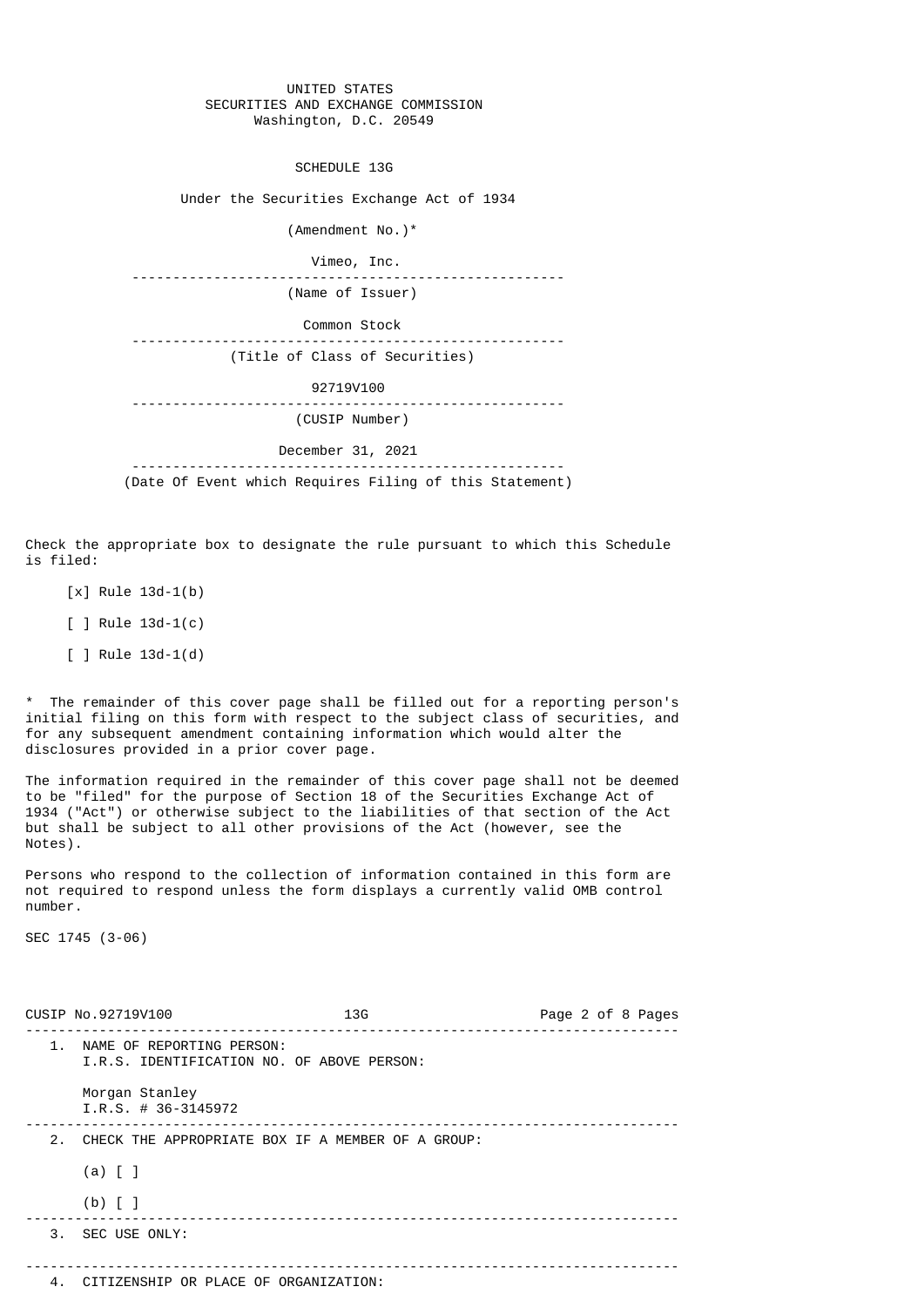| Delaware.                                  |                                                                                             |                                                                        |  |  |
|--------------------------------------------|---------------------------------------------------------------------------------------------|------------------------------------------------------------------------|--|--|
| NUMBER OF<br><b>SHARES</b><br>BENEFICIALLY | 5.                                                                                          | SOLE VOTING POWER:<br>0                                                |  |  |
| OWNED BY<br>EACH<br>REPORTING              | 6.                                                                                          | SHARED VOTING POWER:<br>8,008,680<br>_________________________________ |  |  |
| <b>PERSON</b><br>WITH:                     |                                                                                             | 7. SOLE DISPOSITIVE POWER:<br>0                                        |  |  |
|                                            | 8.                                                                                          | SHARED DISPOSITIVE POWER:<br>9, 193, 217                               |  |  |
| 9.<br>9, 193, 217                          |                                                                                             | AGGREGATE AMOUNT BENEFICIALLY OWNED BY EACH REPORTING PERSON:          |  |  |
| $\begin{bmatrix} 1 \end{bmatrix}$          | 10. CHECK BOX IF THE AGGREGATE AMOUNT IN ROW (9) EXCLUDES CERTAIN SHARES:                   |                                                                        |  |  |
| 5.9%                                       | 11. PERCENT OF CLASS REPRESENTED BY AMOUNT IN ROW (9):<br>_________________________________ |                                                                        |  |  |
| HC, CO                                     | 12. TYPE OF REPORTING PERSON:                                                               |                                                                        |  |  |
|                                            |                                                                                             |                                                                        |  |  |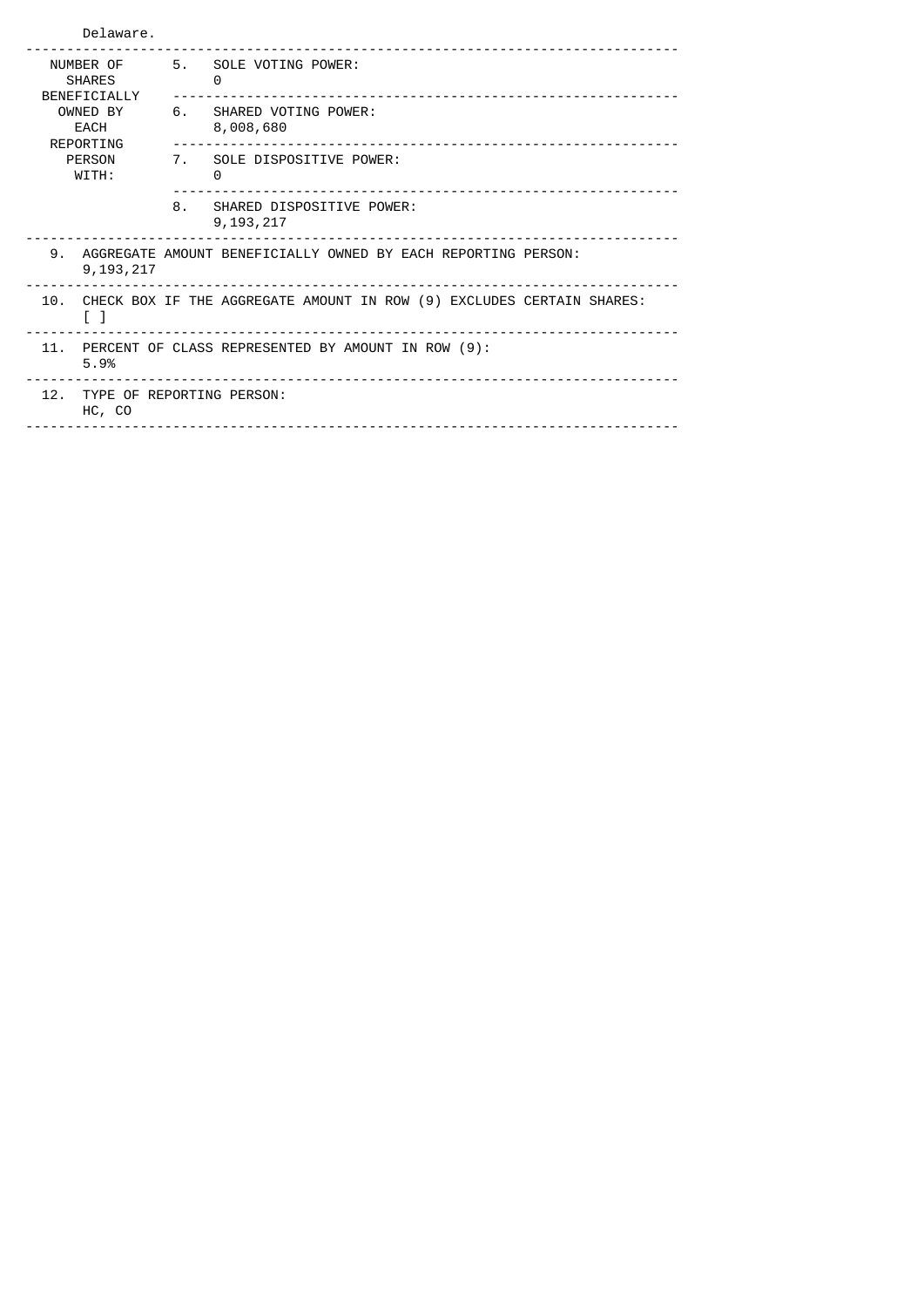|                                                       | CUSIP No.92719V100                      | 13G<br><u>.</u> .                                                     | Page 3 of 8 Pages |
|-------------------------------------------------------|-----------------------------------------|-----------------------------------------------------------------------|-------------------|
| 1.                                                    | NAME OF REPORTING PERSON:               | I.R.S. IDENTIFICATION NO. OF ABOVE PERSON:                            |                   |
|                                                       | $I.R.S. # 13-3040307$<br><u>.</u>       | Morgan Stanley Investment Management Inc.                             |                   |
| 2 <sub>1</sub>                                        |                                         | CHECK THE APPROPRIATE BOX IF A MEMBER OF A GROUP:                     |                   |
|                                                       | $(a)$ $[$ $]$                           |                                                                       |                   |
|                                                       | $(b)$ [ ]                               |                                                                       |                   |
| 3.                                                    | SEC USE ONLY:                           |                                                                       |                   |
|                                                       |                                         | 4. CITIZENSHIP OR PLACE OF ORGANIZATION:                              |                   |
|                                                       | Delaware.                               |                                                                       |                   |
| NUMBER OF 5. SOLE VOTING POWER:<br><b>SHARES</b><br>. |                                         | 0                                                                     |                   |
|                                                       | BENEFICIALLY<br>OWNED BY<br>EACH        | 6. SHARED VOTING POWER:<br>7,540,164                                  |                   |
|                                                       | REPORTING<br>PERSON<br>WITH:            | 7. SOLE DISPOSITIVE POWER:<br>0                                       |                   |
|                                                       | 8.                                      | SHARED DISPOSITIVE POWER:<br>8,724,196                                |                   |
|                                                       | 8,724,196                               | 9. AGGREGATE AMOUNT BENEFICIALLY OWNED BY EACH REPORTING PERSON:      |                   |
| 10.                                                   | $\begin{bmatrix} 1 \end{bmatrix}$       | CHECK BOX IF THE AGGREGATE AMOUNT IN ROW (9) EXCLUDES CERTAIN SHARES: |                   |
|                                                       | 5.6%                                    | 11. PERCENT OF CLASS REPRESENTED BY AMOUNT IN ROW (9):                |                   |
|                                                       | 12. TYPE OF REPORTING PERSON:<br>IA, CO |                                                                       |                   |
|                                                       |                                         |                                                                       |                   |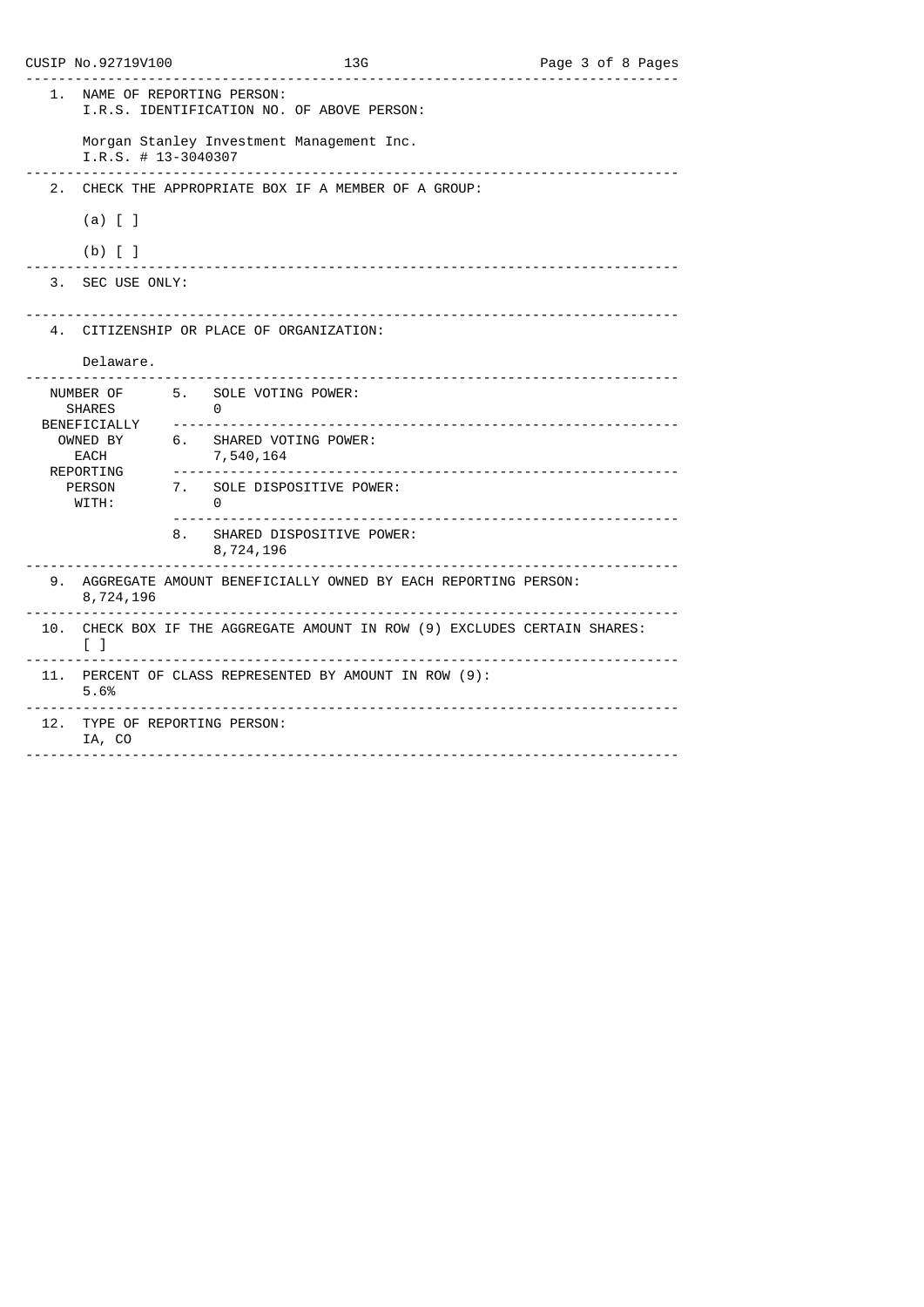| Item 1. | (a)                                     | Name of Issuer:                                                                                                                                                                                                          |
|---------|-----------------------------------------|--------------------------------------------------------------------------------------------------------------------------------------------------------------------------------------------------------------------------|
|         |                                         | Vimeo, Inc.                                                                                                                                                                                                              |
|         | (b)                                     | Address of Issuer's Principal Executive Offices:                                                                                                                                                                         |
|         |                                         | 555 WEST 18TH STREET<br>NEW YORK NY 10011<br>UNITED STATES OF AMERICA                                                                                                                                                    |
| Item 2. | (a)                                     | Name of Person Filing:                                                                                                                                                                                                   |
|         |                                         | (1) Morgan Stanley<br>(2) Morgan Stanley Investment Management Inc.                                                                                                                                                      |
|         | (b)                                     | Address of Principal Business Office, or if None, Residence:                                                                                                                                                             |
|         |                                         | (1) 1585 Broadway New York, NY 10036<br>(2) 522 5th Avenue 6th Floor New York, NY 10036                                                                                                                                  |
|         | (c)                                     | Citizenship:                                                                                                                                                                                                             |
|         |                                         | (1) Delaware.<br>(2) Delaware.                                                                                                                                                                                           |
|         | (d)                                     | Title of Class of Securities:                                                                                                                                                                                            |
|         |                                         | Common Stock                                                                                                                                                                                                             |
|         | (e)                                     | CUSIP Number:                                                                                                                                                                                                            |
|         |                                         | 92719V100                                                                                                                                                                                                                |
| Item 3. |                                         | If this statement is filed pursuant to Sections $240.13d-1(b)$ or                                                                                                                                                        |
|         |                                         | $240.13d-2(b)$ or (c), check whether the person filing is a:                                                                                                                                                             |
|         |                                         | (a) [ ] Broker or dealer registered under Section 15 of the Act<br>$(15 \cup S.C. 780)$ .                                                                                                                                |
|         | $(b)$ $\begin{bmatrix} 1 \end{bmatrix}$ | Bank as defined in Section $3(a)(6)$ of the Act<br>$(15 \cup S.C. 78c)$ .                                                                                                                                                |
|         | $(c)$ [ ]                               | Insurance company as defined in Section $3(a)(19)$ of the Act<br>$(15 \text{ U.S.C. } 78c)$ .                                                                                                                            |
|         | $(d)$ $\begin{bmatrix} 1 \end{bmatrix}$ | Investment company registered under Section 8 of the<br>Investment Company Act of 1940 (15 U.S.C. 80a-8).                                                                                                                |
|         | $(e) \lfloor x \rfloor$                 | An investment adviser in accordance with Sections<br>$240.13d-1(b)(1)(ii)(E);$                                                                                                                                           |
|         | $(f)$ $[$ $]$                           | An employee benefit plan or endowment fund in accordance<br>with Section $240.13d-1(b)(1)(ii)(F)$ ;                                                                                                                      |
|         | (g) [x]                                 | A parent holding company or control person in accordance<br>with Section $240.13d-1(b)(1)(ii)(G);$                                                                                                                       |
|         |                                         | (h) $[ ]$ A savings association as defined in Section 3(b) of the<br>Federal Deposit Insurance Act (12 U.S.C. 1813);                                                                                                     |
|         |                                         | (i) [ ] A church plan that is excluded from the definition of an<br>investment company under Section $3(c)(14)$ of the<br>Investment Company Act of 1940 (15 U.S.C. 80a-3);                                              |
|         | $(j)$ [ ]                               | A non-U.S. institution in accordance with section<br>$240.13d-1(b)(1)(ii)(J);$                                                                                                                                           |
|         | $(k)$ [ ]                               | Group, in accordance with sections $240.13d-1(b)(1)(ii)(K)$ .<br>If filing as a non-U.S. institution in accordance with<br>sections $240.13d-1(b)(1)(ii)(J)$ , please specify the type<br>of institution: Not Applicable |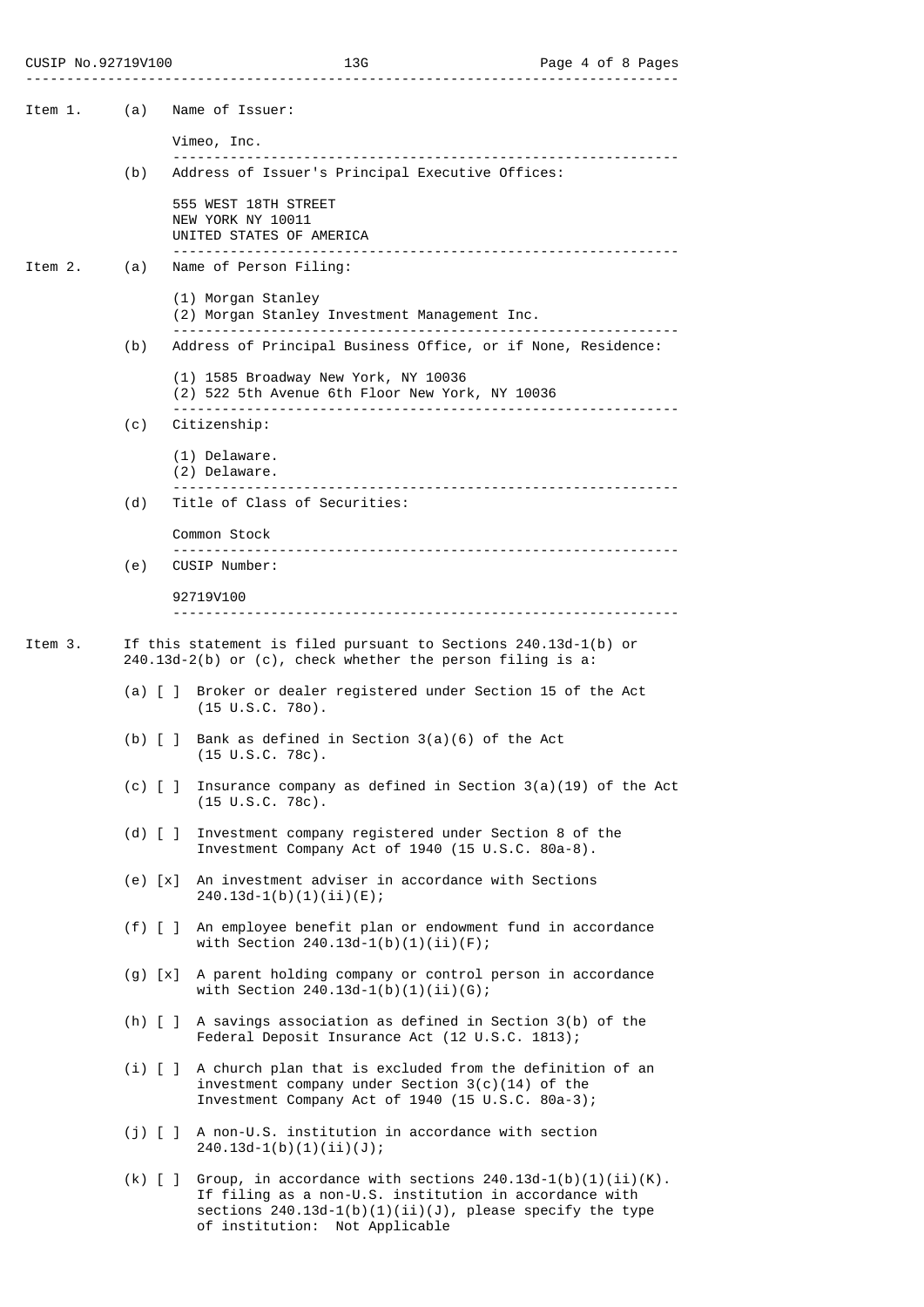- Item 4. Ownership as of December 31, 2021.\*
	- (a) Amount beneficially owned: See the response(s) to Item 9 on the attached cover page(s).
	- (b) Percent of Class:
	- See the response(s) to Item 11 on the attached cover page(s).
	- (c) Number of shares as to which such person has:
		- (i) Sole power to vote or to direct the vote: See the response(s) to Item 5 on the attached cover page(s).
		- (ii) Shared power to vote or to direct the vote: See the response(s) to Item 6 on the attached cover page(s).
		- (iii) Sole power to dispose or to direct the disposition of: See the response(s) to Item 7 on the attached cover page(s).
		- (iv) Shared power to dispose or to direct the disposition of: See the response(s) to Item 8 on the attached cover page(s).
- Item 5. Ownership of Five Percent or Less of a Class.

Not Applicable

Item 6. Ownership of More Than Five Percent on Behalf of Another Person.

Not Applicable

Item 7. Identification and Classification of the Subsidiary which Acquired the Security Being Reported on By the Parent Holding Company.

See Exhibit 99.2

Item 8. Identification and Classification of Members of the Group.

Not Applicable

Item 9. Notice of Dissolution of Group.

Not Applicable

Item 10. Certification.

 (1) By signing below I certify that, to the best of my knowledge and belief, the securities referred to above were acquired and are held in the ordinary course of business and were not acquired and are not held for the purpose of or with the effect of changing or influencing the control of the issuer of the securities and were not acquired and are not held in connection with or as a participant in any transaction having that purpose or effect.

In Accordance with the Securities and Exchange Commission Release No. 34-39538 (January 12, 1998) (the "Release"), this filing reflects the securities beneficially owned, or that may be deemed to be beneficially owned, by certain operating units (collectively, the "MS Reporting Units") of Morgan Stanley and its subsidiaries and affiliates (collectively, "MS"). This filing does not reflect securities, if any, beneficially owned by any operating units of MS whose ownership of securities is disaggregated from that of the MS Reporting Units in accordance with the Release.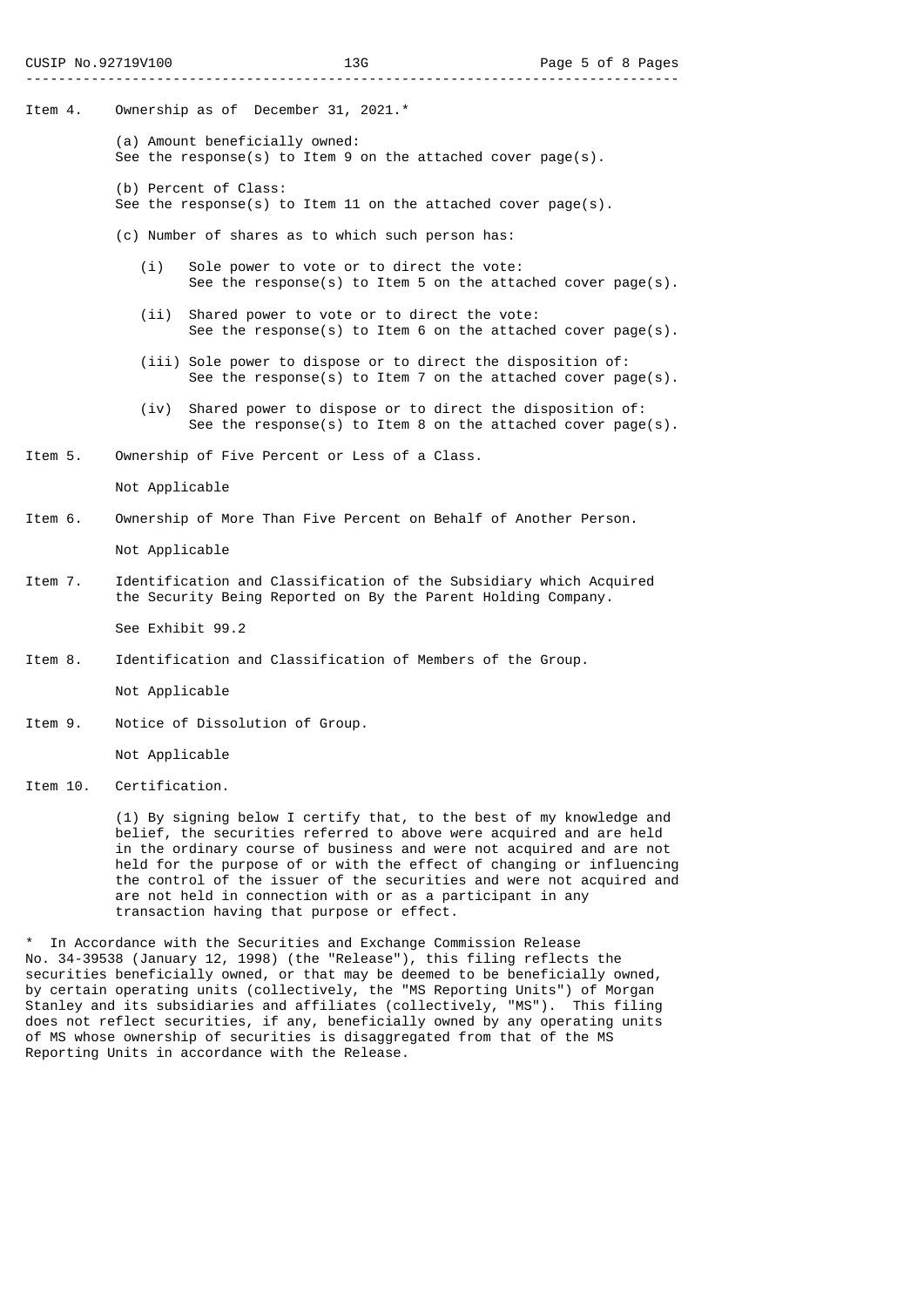## Signature

After reasonable inquiry and to the best of my knowledge and belief, I certify that the information set forth in this statement is true, complete and correct.

Date: February 11, 2022

Signature: /s/ Christopher O'Hara -------------------------------------------------------------------- Name/Title: Christopher O'Hara/Authorized Signatory, Morgan Stanley -------------------------------------------------------------------- MORGAN STANLEY

Date: February 11, 2022

Signature: /s/ Thomas Torrisi -------------------------------------------------------------------- Name/Title: Thomas Torrisi/Authorized Signatory,

 Morgan Stanley Investment Management Inc. -------------------------------------------------------------------- Morgan Stanley Investment Management Inc.

| EXHIBIT NO. | <b>EXHIBITS</b>        | PAGE |
|-------------|------------------------|------|
|             |                        |      |
| 99.1        | Joint Filing Agreement |      |
| 99.2        | Item 7 Information     |      |

Attention. Intentional misstatements or omissions of fact constitute federal criminal violations (see 18 U.S.C. 1001).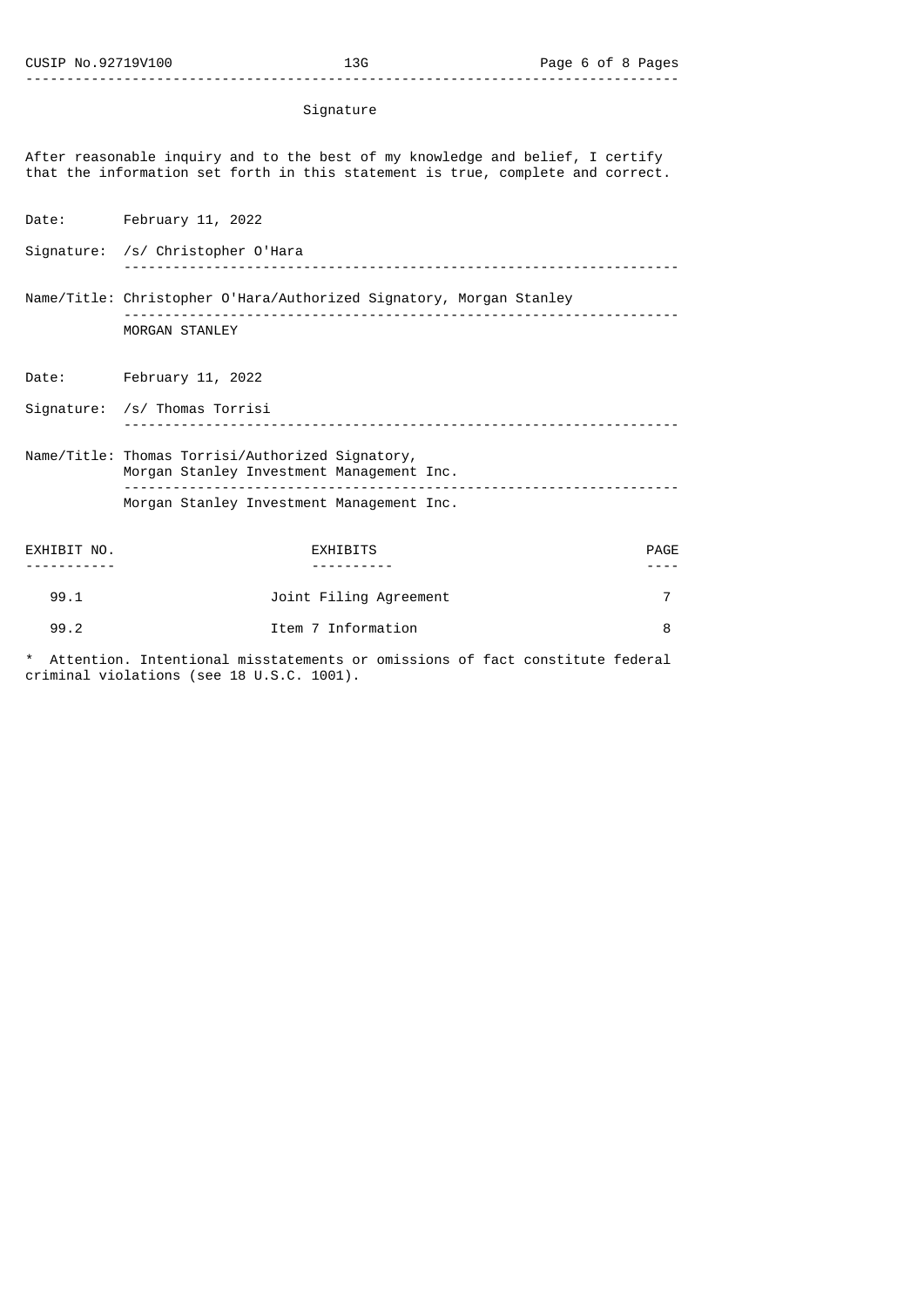EXHIBIT NO. 99.1 TO SCHEDULE 13G JOINT FILING AGREEMENT

---------------------------------------------------

 February 11, 2022 ---------------------------------------------------

MORGAN STANLEY and Morgan Stanley Investment Management Inc.

hereby agree that, unless differentiated, this

Schedule 13G is filed on behalf of each of the parties.

MORGAN STANLEY

 BY: /s/ Christopher O'Hara --------------------------------------------------------------------- Christopher O'Hara/Authorized Signatory, Morgan Stanley

Morgan Stanley Investment Management Inc.

BY: /s/ Thomas Torrisi

 --------------------------------------------------------------------- Thomas Torrisi/Authorized Signatory, Morgan Stanley Investment Management Inc.

\* Attention. Intentional misstatements or omissions of fact constitute federal criminal violations (see 18 U.S.C. 1001).